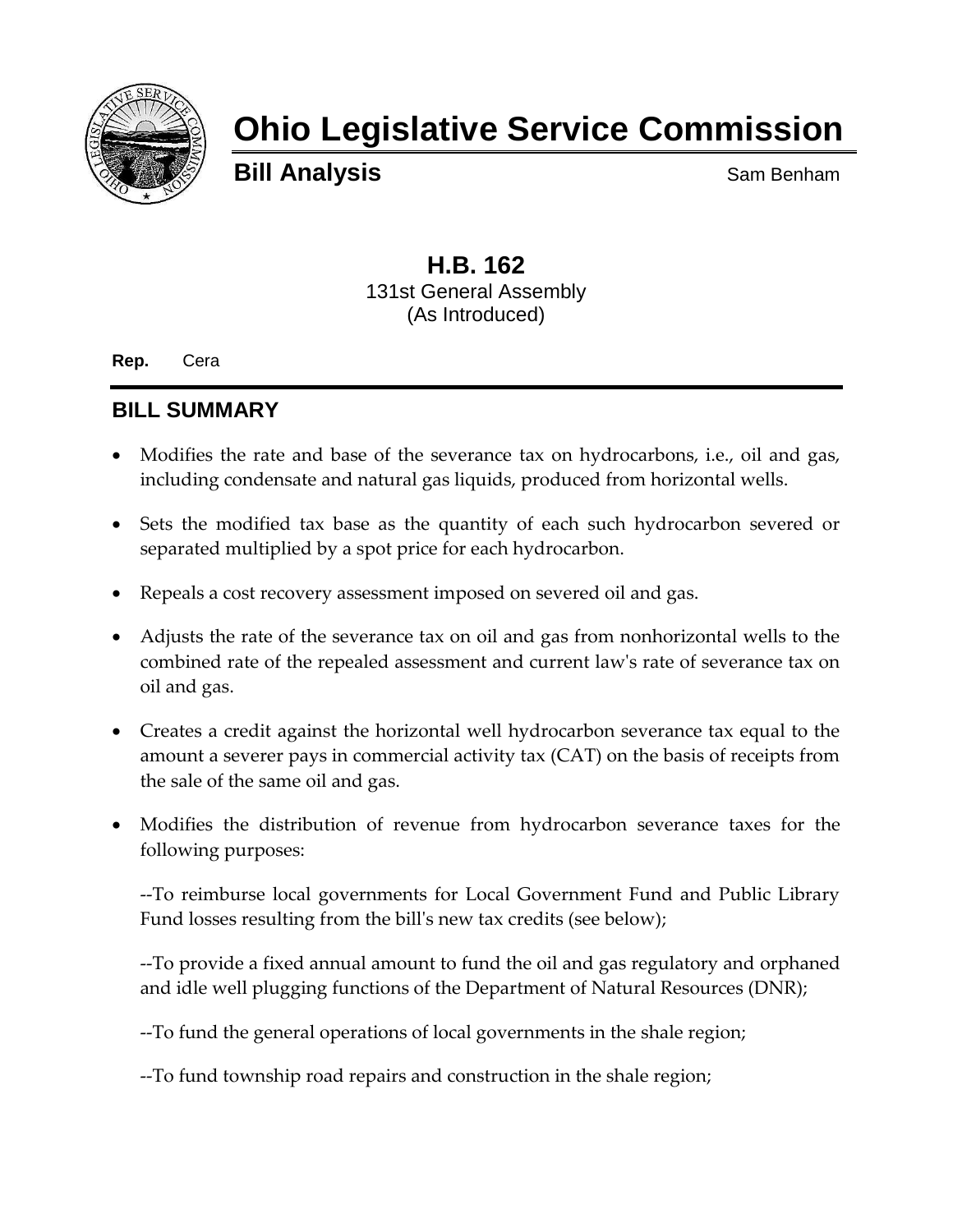--To fund two grant programs for local governments in the shale region administered by a new Ohio Shale Gas Regional Committee;

--To fund local government infrastructure projects outside the shale region;

--To fund state highway repairs and construction within the shale region;

--To provide grants for firefighting and EMT equipment in the shale region;

--To fund soil and water districts in the shale region;

--To provide grants to local governments and school districts to convert their vehicles to compressed natural gas fuel.

- Creates the Ohio Shale Gas Regional Committee to administer two grant programs for local governments in the shale region.
- Requires the Ohio Public Works Commission to assist that Committee in administering those grant programs.
- Establishes the Gaseous Fuel Vehicle Conversion Program, to be administered by the Director of Environmental Protection.
- Permits the Director to make grants to eligible public entities and nonprofit corporations for the purpose of promoting the use of vehicle fleets that operate on cleaner fuels.
- Creates a new well plugging program in DNR to catalog and prioritize the plugging of idle and orphaned oil and gas wells.
- Creates a new fund solely for funding activities related to the plugging of idle and orphaned oil and gas wells.
- Adjusts the due date of severance tax returns.
- Creates an income tax credit for royalty interest-holding individual landowners based on the hydrocarbon severance tax paid and for which the landowner is contractually responsible.
- Excludes from the base of the CAT gross receipts from the sale of hydrocarbons subject to severance taxes, provided the severer or its pass-through owners are subject to income tax on the income from that sale.

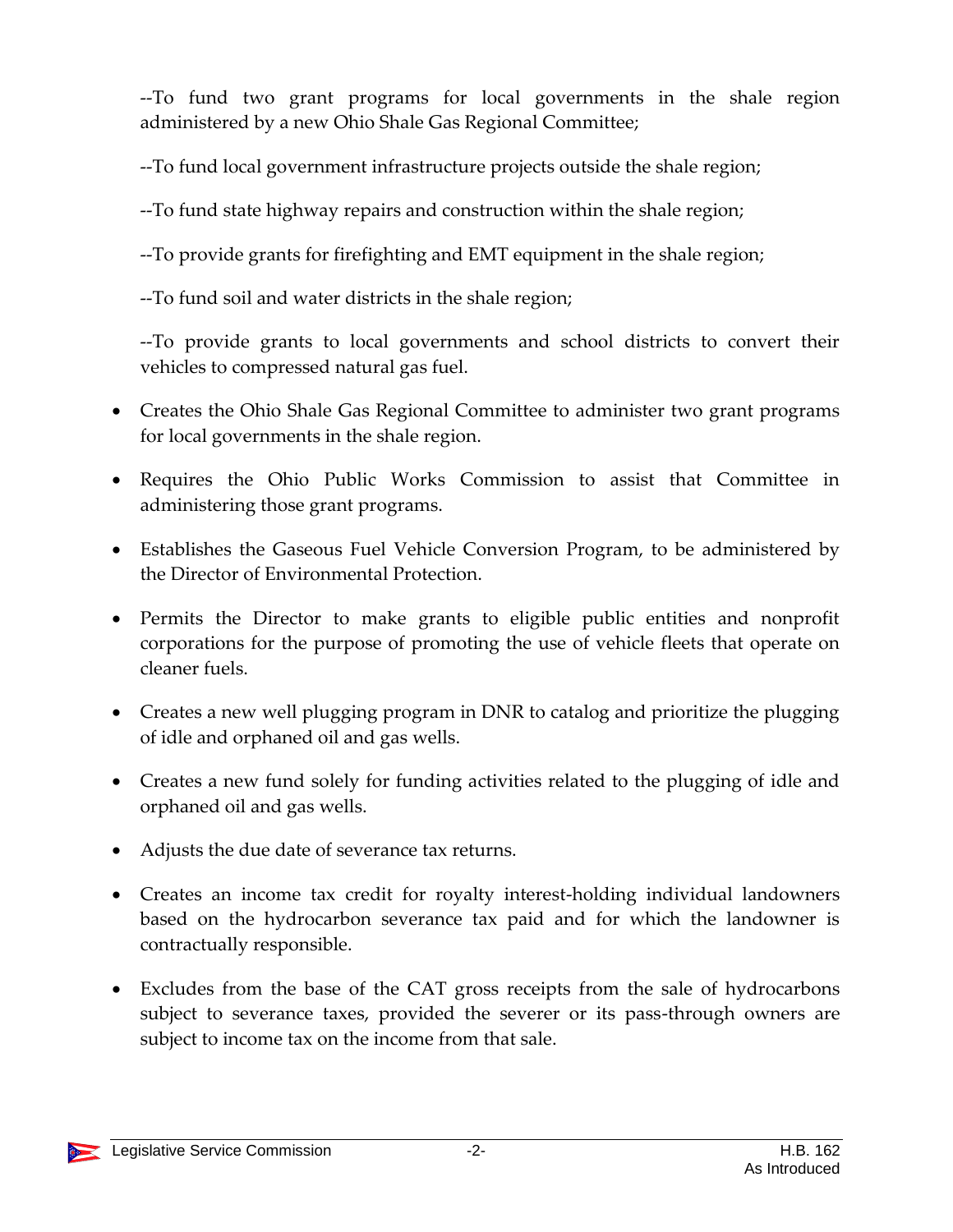# **TABLE OF CONTENTS**

# **CONTENT AND OPERATION**

# <span id="page-2-0"></span>**Hydrocarbon severance taxes**

Current law levies a tax on any person that severs either of two hydrocarbons – oil or natural gas – from the ground or water in Ohio. The tax equals 10¢ per barrel of oil and 2½¢ per Mcf (1,000 cubic feet) of natural gas and is generally payable quarterly. A separate "cost recovery assessment" is levied in the additional amount of 10¢ per barrel of oil and ½¢ per Mcf of natural gas for all oil and gas wells, except very low volume wells.

Beginning October 1, 2015, the bill repeals the cost recovery assessment, distinguishes between horizontal and nonhorizontal wells for the purposes of imposing different tax rates and bases for oil and gas produced from each type of well, distinguishes for tax purposes additional types of hydrocarbons, and changes the purposes to which hydrocarbon severance tax revenue is allocated.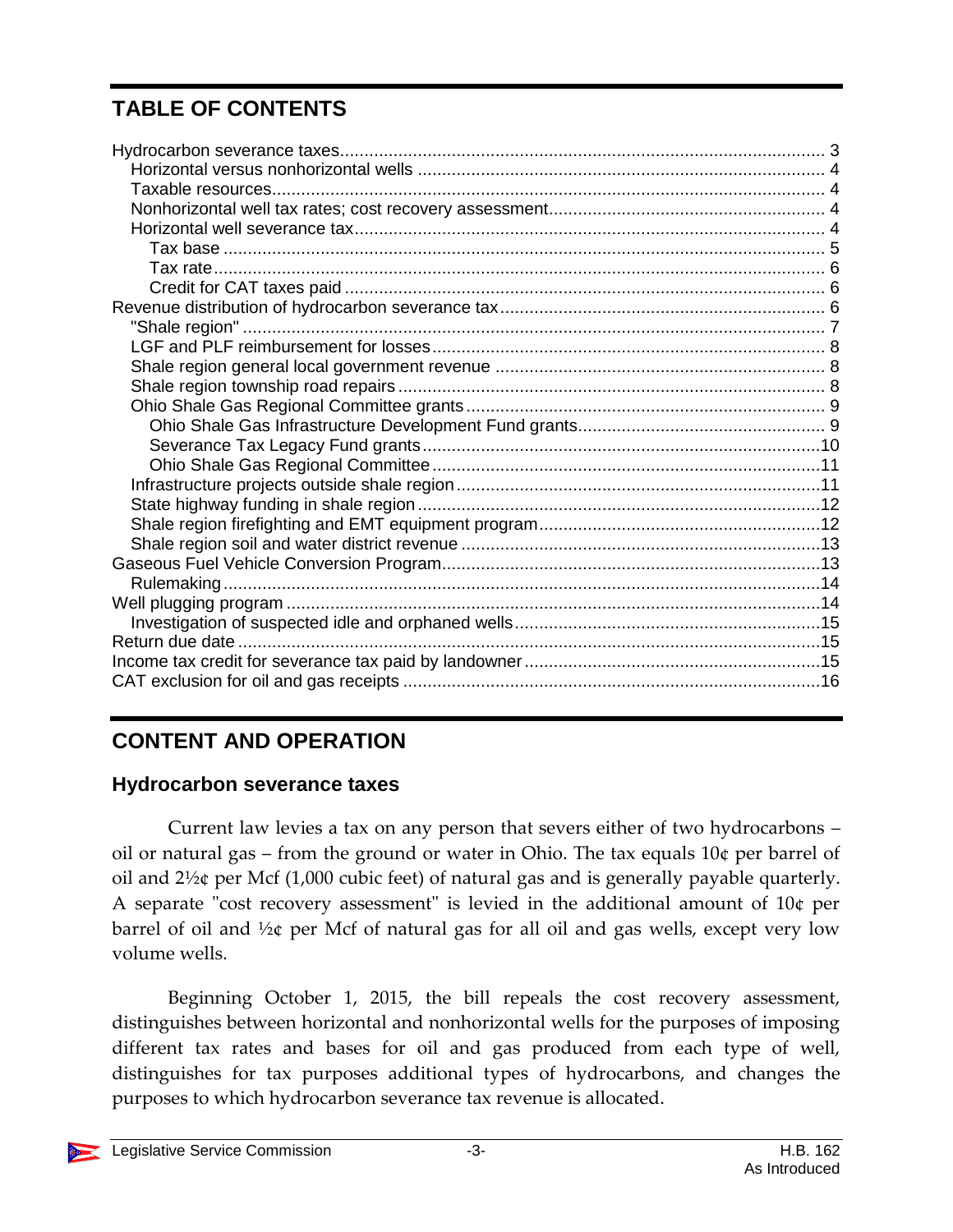#### <span id="page-3-0"></span>**Horizontal versus nonhorizontal wells**

The bill distinguishes between "horizontal" wells and "nonhorizontal" wells for severance tax purposes. Horizontal wells are wells drilled to produce oil or gas with a wellbore that reaches a horizontal or near horizontal position in the Point Pleasant, Utica, or Marcellus formation and that is stimulated to produce. (Stimulation is defined as a "process of enhancing well productivity, including hydraulic fracturing operations.")<sup>1</sup>

#### <span id="page-3-1"></span>**Taxable resources**

The bill defines "oil" and "gas" for the purposes of the severance tax. "Gas" (as compared to the current "natural gas"), is defined as hydrocarbons in a gaseous phase at standard temperature and pressure. "Oil" is defined as hydrocarbons produced in liquid form by ordinary production methods.

The bill also distinguishes two other types of hydrocarbons for purposes of the horizontal well severance tax: condensate – liquid hydrocarbons separated at or near the well pad or along the gas production or gathering system or by gas processing – and natural gas liquids (NGLs) – hydrocarbons separated from severed gas, such as propane and ethane.<sup>2</sup>

#### <span id="page-3-2"></span>**Nonhorizontal well tax rates; cost recovery assessment**

The bill increases the tax rate on the severance of oil from nonhorizontal wells from 10¢ per barrel to 20¢ per barrel. The bill also increases the tax on gas extracted from nonhorizontal wells from the current  $2\frac{1}{2}$  per Mcf rate to  $3\phi$  per Mcf. Despite this increase, however, the total rate of excise on oil and gas remains the same because the bill repeals the cost recovery assessment.<sup>3</sup>

#### <span id="page-3-3"></span>**Horizontal well severance tax**

Beginning October 1, 2015, the bill levies a new value-based severance tax on oil and gas severed from a horizontal well, and condensate and NGL byproducts thereof, and exempts that oil and gas from continuing law's volume-based tax. The new tax, similar to continuing law's severance tax, is imposed on the person that severs the oil or gas.

 $1$  R.C. 5749.01.

<sup>2</sup> R.C. 5749.01.

 $3$  R.C. 1509.50 and 5749.02(A)(5) and (6).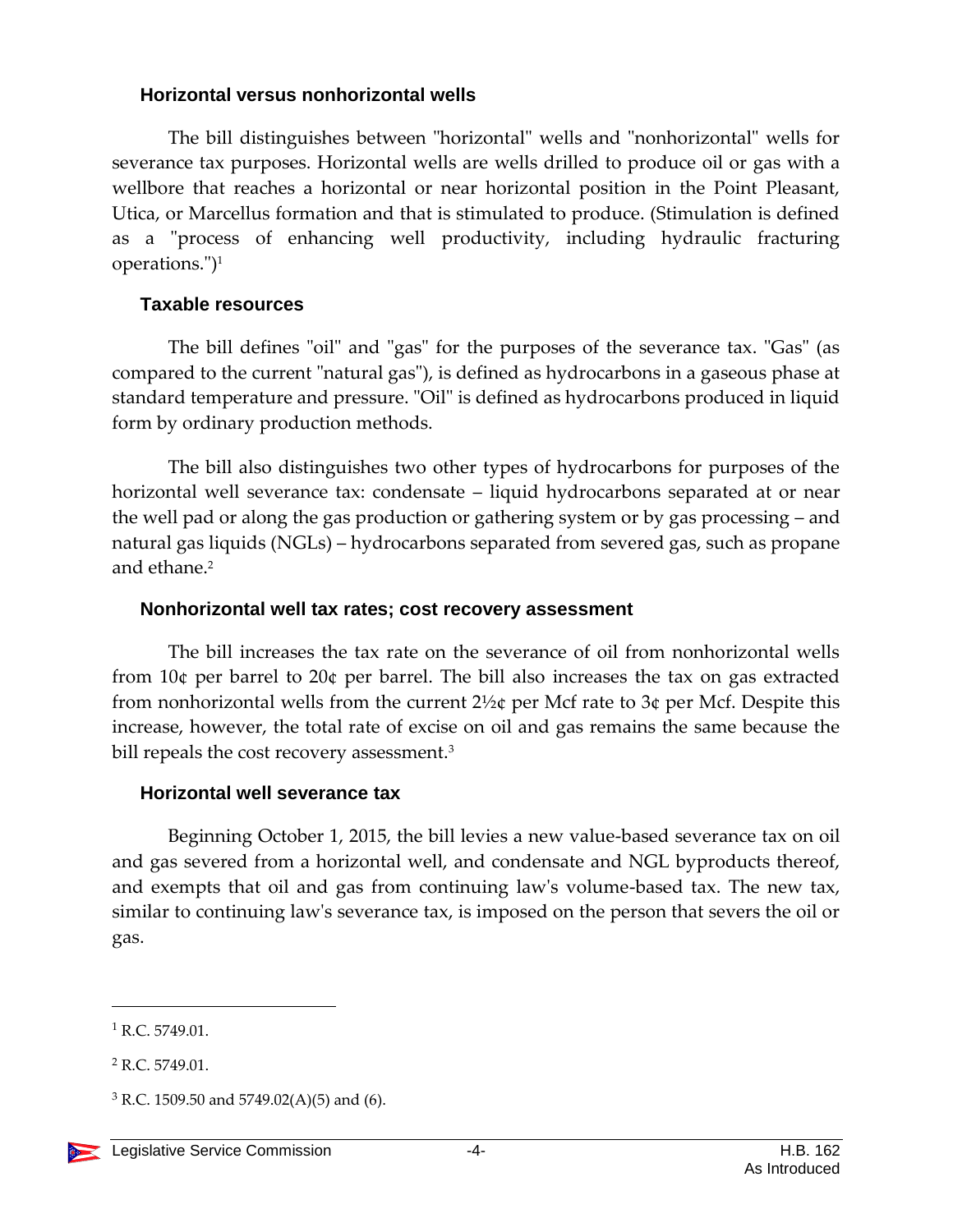#### **Tax base**

<span id="page-4-0"></span>The table below summarizes the base of the new tax, categorized according to each resource. Gas is taxed at one of two bases depending on whether the gas is placed directly into the natural gas distribution system or processed first to extract condensate or NGLs.

|                        | <b>Tax Base (Quarterly)</b>                                               |  |
|------------------------|---------------------------------------------------------------------------|--|
| Oil                    | Barrels severed x average oil spot price                                  |  |
| <b>Unprocessed Gas</b> | Mcf severed $\times$ average gas spot price                               |  |
| <b>Processed Gas</b>   | Mcf collected after processing x average gas spot<br>price                |  |
| <b>Condensate</b>      | Barrels separated and collected x average<br>condensate spot price        |  |
| <b>NGLs</b>            | British thermal units separated and collected x<br>average NGL spot price |  |

As the table indicates, the new tax is based on the product of two variables – the "spot price" of severed gas, oil, condensate, or NGLs multiplied by the quantity of each resource severed from, or separated from oil or gas severed from, a horizontal well.<sup>4</sup> The Tax Commissioner calculates the quarterly spot price for each unit of hydrocarbon by averaging each day's closing spot price reported for that hydrocarbon during the quarter beginning six months before the current quarter, as reported by a publicly available source determined by the Commissioner. The spot price for condensate is based on the price of Marcellus-Utica condensate, and the spot price for NGLs is based on the price of natural gas plant liquids composite.<sup>5</sup>

The bill requires the Commissioner to post average quarterly spot prices for oil, gas, condensate, and NGLs applicable to each quarter on the Department of Taxation's website by the last day of the first month of the quarter for which the tax is due.<sup>6</sup> Thus, the average quarterly spot price applicable for a particular quarter is made available to taxpayers several months before the due date of the severance tax return (see "**Return due date**," below).

<sup>4</sup> R.C. 5749.02(A)(10) to (14).

 $5$  R.C. 5749.01(M).

 $6$  R.C. 5749.02(E).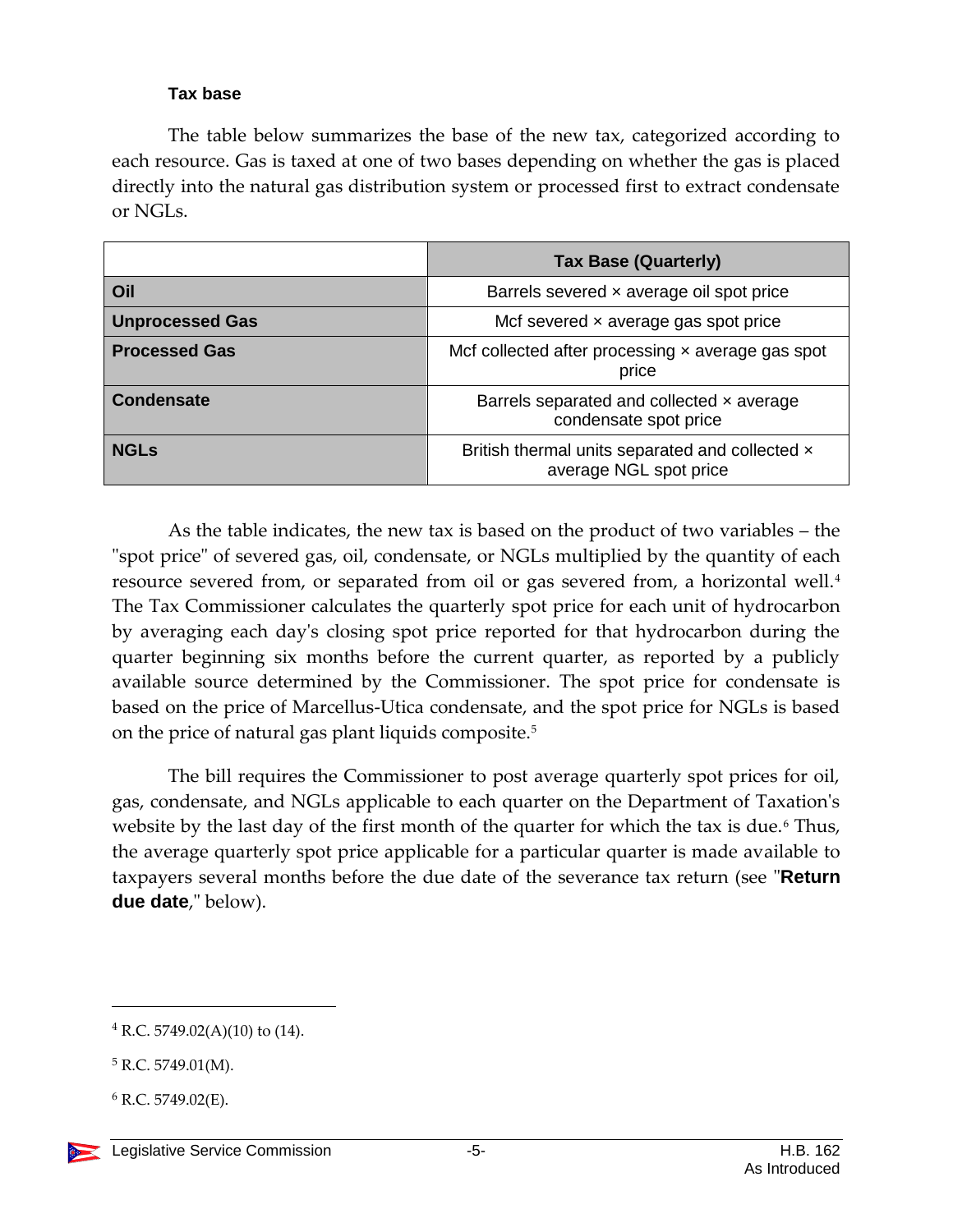#### **Tax rate**

<span id="page-5-0"></span>The bill taxes the four forms of hydrocarbon severed from horizontal wells at the same rates, which vary according to the calendar quarter in which the hydrocarbon is severed. The rate is 2% for hydrocarbons severed during the first eight quarters, i.e., two years, of a horizontal well's operation, 3% for the next two years, and 4% for hydrocarbons severed thereafter.<sup>7</sup>

#### **Credit for CAT taxes paid**

<span id="page-5-1"></span>The bill authorizes a severer to claim a nonrefundable credit against the severance tax on hydrocarbons severed by horizontal wells equal to the commercial activity tax (CAT) the severer paid on the basis of the taxable gross receipts from the first sale of that oil or gas. The credit may be claimed on the basis of CAT paid by the severer in a CAT calendar quarter beginning on or after October 1, 2015. The credit must be claimed for the severance tax quarter in which the severer pays the CAT.

If the severer did not pay any CAT on the basis of those receipts, perhaps because of the CAT exclusion discussed below, then the severer may not claim this credit (see "**CAT exclusion for oil and gas receipts**," below).<sup>8</sup>

# <span id="page-5-2"></span>**Revenue distribution of hydrocarbon severance tax**

The bill changes the distribution of hydrocarbon severance tax revenue. Under current law, 90% of oil and natural gas severance tax revenue is credited to the Oil and Gas Well Fund, which is used to fund the regulatory activities of the Department of Natural Resources' (DNR) Division of Oil and Gas Resources Management. The remaining 10% is credited to the Geological Mapping Fund, which funds the activities of DNR's Division of Geological Mapping.

The bill requires the Director of Budget and Management (OBM) to distribute revenue collected from all hydrocarbon severance taxes by June 25th of each year in the following order of priority:

(1) First, to the Local Government Fund (LGF) and Public Library Fund (PLF), an amount that reimburses those funds for revenue forgone as the result of a new income tax credit and CAT exclusion created by the bill and described below (see "**LGF and PLF reimbursement for losses**," below);

 $7 R.C. 5749.02(A)(10)$  to (14).

<sup>8</sup> R.C. 5749.18.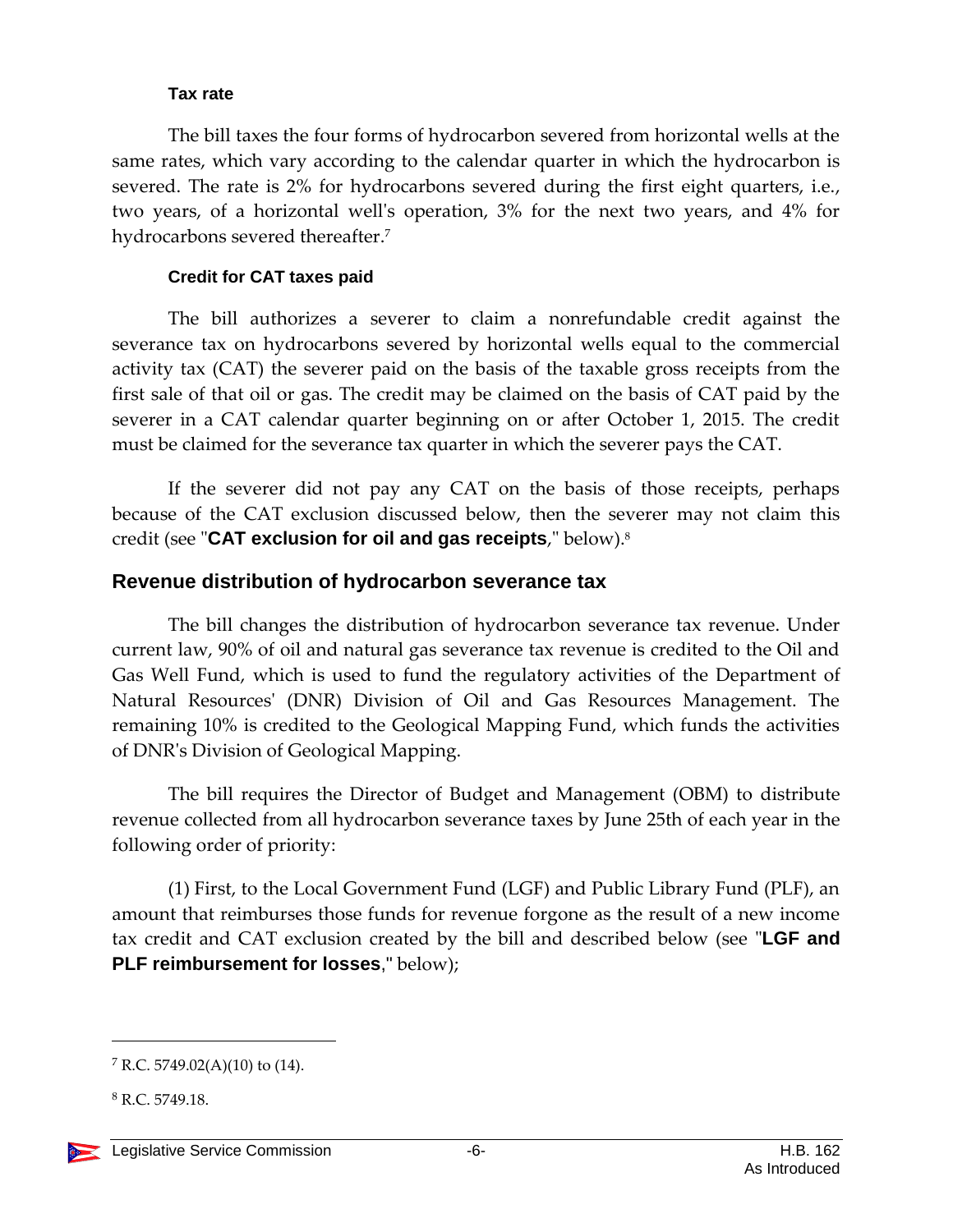(2) Second, up to \$21 million to fund the DNR oil and gas regulatory and geological mapping functions. Of this revenue, \$15 million is credited to the Oil and Gas Well Fund, \$3 million to the Geological Mapping Fund, and \$3 million to a new Well Plugging Fund to fund DNR's activities related to plugging orphaned and idle wells and conducting corrective actions related to those wells (see "**Well Plugging Program**," below).

(3) Third, up to 50% of total hydrocarbon severance tax collections to fund two grant programs for local governments in the shale region administered by a new Ohio Shale Gas Regional Committee (75% of the earmark), for general local government purposes distributed via county undivided local government funds (20%), and for township road repairs and construction in the shale region (5%) (see "**Shale region general local government revenue**," "**Shale region township road repairs**," and "**Ohio Shale Gas Regional Committee grants**," below);

(4) The remainder to fund a grant program for local government infrastructure projects outside the shale region (63% of the remainder), state highway repair within the shale region (20%), a grant program for local governments and school districts to use to convert their vehicles to run on compressed natural gas (10%), a grant program for firefighting and EMT equipment in the shale region (6%), and to soil and water districts in the shale region (1%) (see "**Infrastructure projects outside shale region**," "**State highway funding in shale region**," "**Shale region firefighting and EMT equipment program**," "**Shale region soil and water district revenue**," and "**Gaseous Fuel Vehicle Conversion Program**," below). 9

#### <span id="page-6-0"></span>**"Shale region"**

Whether or not a county or another political subdivision is in the "shale region" for revenue distribution purposes depends on whether the subdivision is located in a county where one or more wells are producing oil or gas in the Utica or Marcellus formation. The Director of DNR is required to annually calculate the proportion that the number of producing wells during the preceding year in each such county is of such wells located in all such counties (hereafter in this analysis, "proportionate shale activity"). The bill requires the director to certify each county's proportionate shale activity by June 15 of each year to OBM, the Ohio Shale Gas Regional Committee, the Ohio Public Works Commission, the Director of Transportation, and the State Fire Marshal to enable them to distribute the tax revenue.<sup>10</sup>

 $^{9}$  R.C. 5747.56 and 5749.02(C)(7).

 $10$  R.C. 1509.11(C).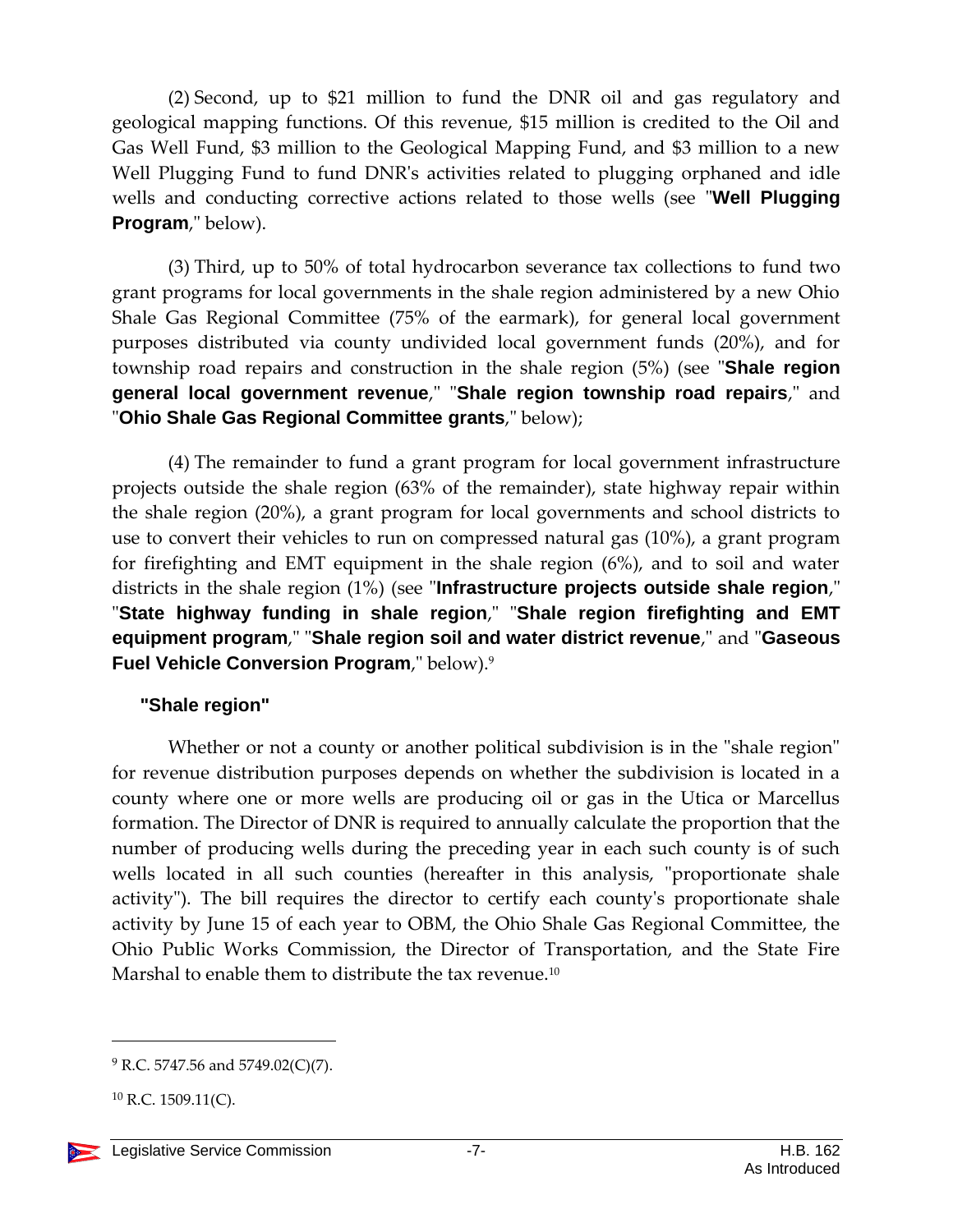#### <span id="page-7-0"></span>**LGF and PLF reimbursement for losses**

Continuing law requires that a certain percentage of tax revenue credited to the state's General Revenue Fund (GRF) be disbursed to counties, townships, and municipal corporations through the LGF and to public libraries, park districts, and some other subdivisions through the PLF: 1.66% of GRF tax revenue is credited to the LGF and 1.66% is credited to the PLF.<sup>11</sup>

The portion of the new severance tax revenue to be used to reimburse the LGF and PLF for the GRF revenue foregone as a result of the bill's new income tax credit and a commercial activity tax exclusion would be distributed through the LGF and PLF and the corresponding county funds in the same manner, and to the same recipients, as does LGF and PLF money under existing law (see "**Income tax credit for severance tax paid by landowner**," and "**CAT exclusion for oil and gas receipts**," below).<sup>12</sup>

#### <span id="page-7-1"></span>**Shale region general local government revenue**

Twenty per cent of the Local Government Reimbursement Fund (aside from the LGF/PLF reimbursement from that fund) would be distributed to counties that have been certified by DNR as having proportionate shale activity for the preceding year ("eligible counties"). This revenue is distributed according to each eligible county's proportionate shale activity. The earmark would have to be credited to a special county fund and distributed to the county and each municipal corporation and township in the county in proportion to revenue the subdivision would receive from the county's undivided local government fund according to the formula for allocating that revenue adopted by the county. The bill places no restrictions on the purposes for which a subdivision receiving this revenue may use it.<sup>13</sup>

#### <span id="page-7-2"></span>**Shale region township road repairs**

Five per cent of Local Government Reimbursement Fund (aside from the LGF/PLF reimbursement) is to be distributed for maintenance and construction of township roads in areas with shale drilling activity. The revenue earmarked for this purpose is first distributed among eligible counties according to each county's proportionate shale activity. Once deposited in a special county fund – the township road maintenance fund – the money is further distributed to the township road funds of townships in that county according to an order of a committee required to be created in

 $11$  R.C. 131.51, not in the bill.

<sup>&</sup>lt;sup>12</sup> R.C. 5747.56(A), (B)(1), and (C).

<sup>13</sup> R.C. 321.50 and 5747.56(B)(2).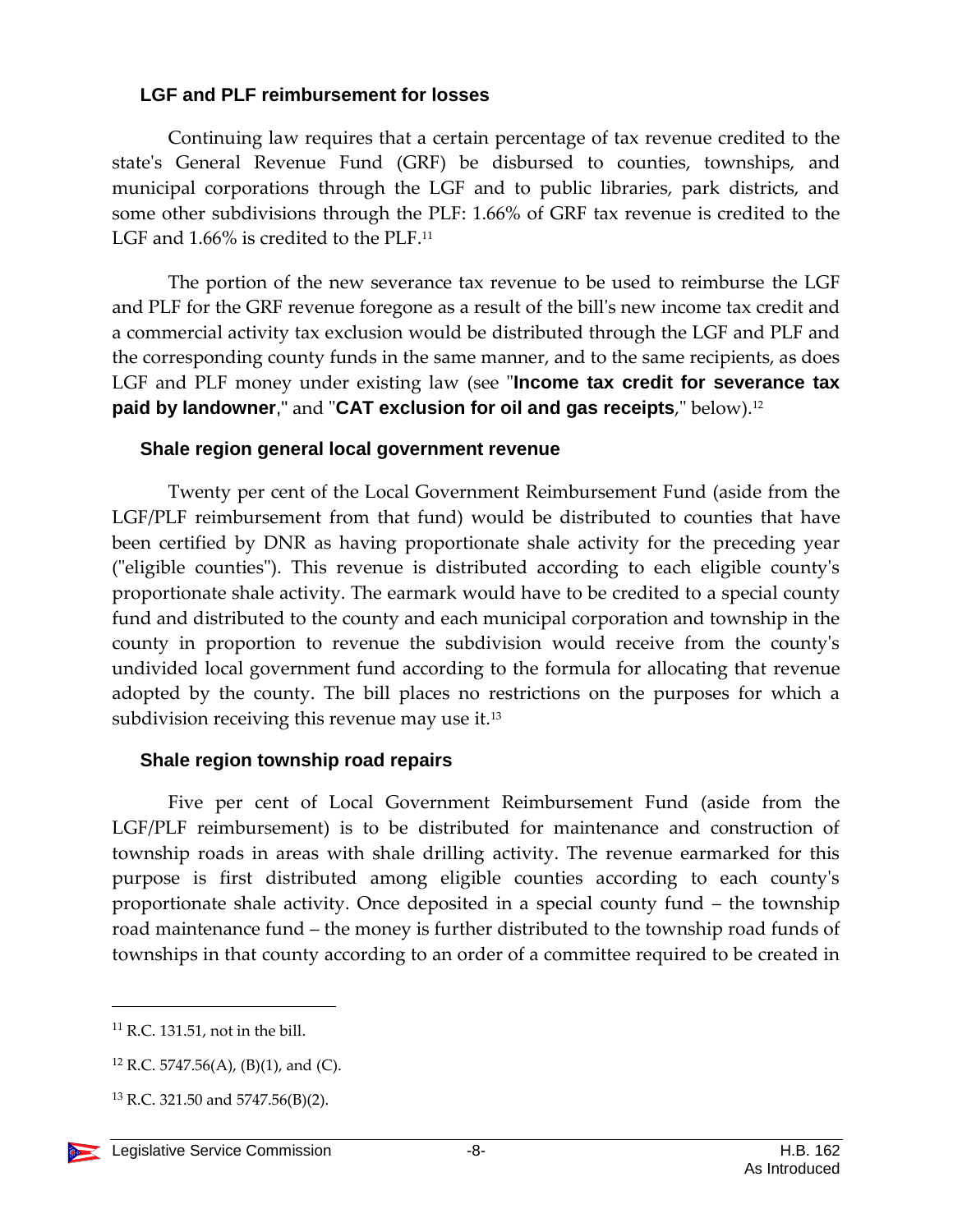each eligible county – the township road maintenance committee.<sup>14</sup> A township is required to use this revenue to maintain and construct roads and purchase road maintenance equipment.<sup>15</sup>

Each township road maintenance committee is composed of one trustee of each township in the eligible county, appointed by each board of trustees. Annually, each committee must issue an order directing the county treasurer to distribute money in the township road maintenance fund to the township according to a proportion prescribed by the committee. Before determining the portion to be distributed to a township, committee members must consider the number of road miles in the township, the amount of certain other hydrocarbon severance tax money received by the township (see "**Shale region general local government revenue**," above), and the number and locations of producing wells in the township.

Committee members are not compensated, serve one-year terms, and may be reappointed. Each committee is subject to the Open Meetings and Public Records Laws.<sup>16</sup>

#### <span id="page-8-0"></span>**Ohio Shale Gas Regional Committee grants**

The bill dedicates a portion of hydrocarbon severance tax revenue to two new grant programs administered by a new Ohio Shale Gas Regional Committee, described below. The portion is 75% of the money credited to the Local Government Reimbursement Fund (aside from the LGF/PLF reimbursement). Under both programs, the grants are available only to eligible counties or to municipal corporations, townships, sanitary districts, or regional water and sewer districts located in eligible counties (collectively referred to as "eligible subdivisions"). 17

#### **Ohio Shale Gas Infrastructure Development Fund grants**

<span id="page-8-1"></span>One of the grant programs – the Ohio Shale Gas Infrastructure Development Fund – receives 85% of the grant program money (63.75% of the 75% earmarked for both programs) to provide funding for eligible subdivisions' local "infrastructure projects," i.e., the improvement or construction of roads, bridges, waste water treatment systems, water supply systems, solid waste disposal facilities, and sewer collection,

<sup>14</sup> R.C. 321.51 and 5747.56(B)(5).

 $15$  R.C. 505.96(D).

<sup>16</sup> R.C. 505.96.

<sup>&</sup>lt;sup>17</sup> R.C. 190.01, 190.02, 190.03, 190.04, 190.05, and 5747.56(B)(3) and (4).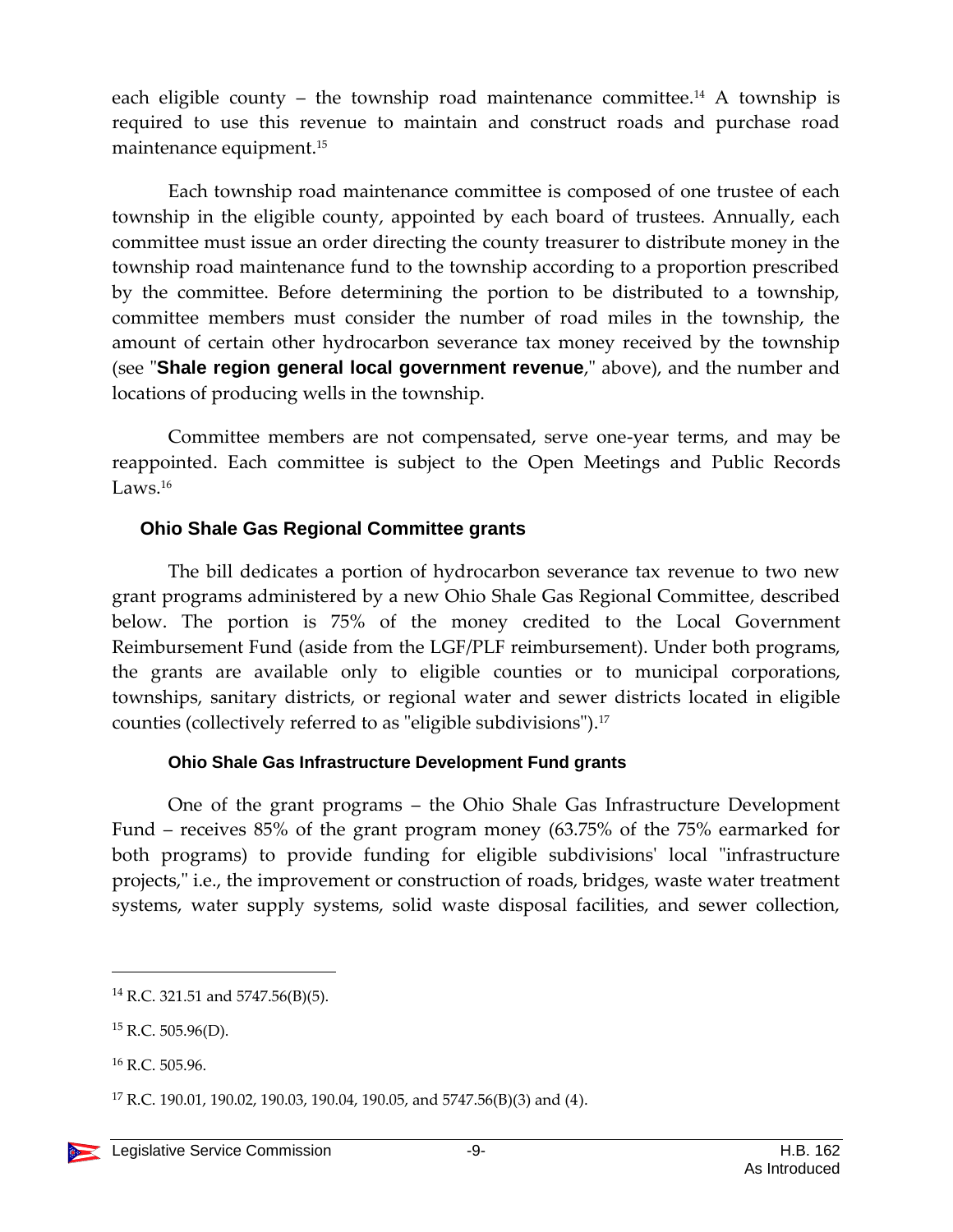storage, and treatment facilities, and rail, water, and air transportation improvement projects.

The bill requires an eligible subdivision to apply to the Committee for an infrastructure project grant. The Committee does not award the grants directly, but instead submits recommendations to the Director of the Ohio Public Works Commission (PWC), who ultimately decides whether to approve a grant application. The Committee must consider the following factors when deciding whether to recommend that an application be approved:

(1) The infrastructure needs of the eligible subdivision;

(2) The project's importance to the health and safety of the subdivision's residents;

(3) The availability of other funding for the project;

(4) The adequacy of the project's planning;

(5) The extent to which the project would support oil and gas production activity in the shale region;

(6) The extent to which oil and gas production activities affect the need for the project.

In addition to funding infrastructure grants, the Ohio Shale Gas Infrastructure Development Fund may also be used to pay expenses the PWC incurs by assisting with the Committee's administration of the grant programs.<sup>18</sup>

#### **Severance Tax Legacy Fund grants**

<span id="page-9-0"></span>The second grant program administered by the Ohio Shale Gas Regional Committee – the Severance Tax Legacy Fund – receives 15% of the grant program money (11.25% of the earmark for both grant programs) to provide funding, beginning in state fiscal year 2026, to any subdivision that is or had been an eligible subdivision for the general purpose of fostering the "long-term prosperity and a positive legacy in the subdivision." These subdivisions may apply for grants from this fund by submitting an application with the Committee beginning July 1, 2025. The Committee makes

<sup>&</sup>lt;sup>18</sup> R.C. 190.01, 190.03, and 190.05.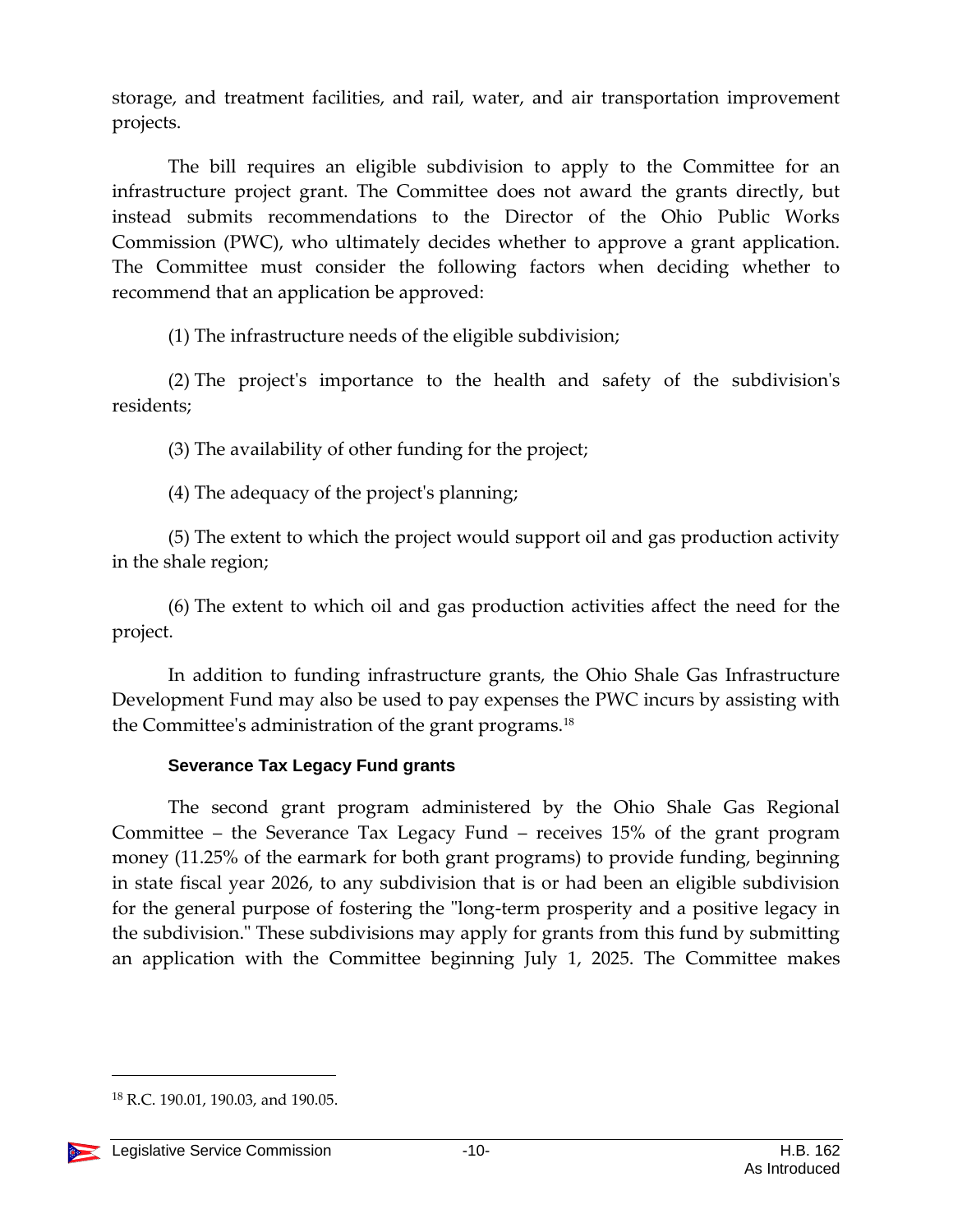recommendations to the Director of PWC, who ultimately decides whether to award a Severance Tax Legacy Fund grant to an applicant.<sup>19</sup>

#### **Ohio Shale Gas Regional Committee**

<span id="page-10-0"></span>The new permanent body created to administer the two grant programs for eligible subdivisions described above is named the Ohio Shale Gas Regional Committee. The Committee consists of ten members appointed by the Governor – three represent eligible counties; three represent eligible townships; three represent eligible municipal corporations; and one is a county engineer of an eligible county. The Governor is required to select members from a list provided by each statewide organization that represents each subdivision and county engineers, respectively. Members of the Committee serve staggered four-year terms and are not compensated or reimbursed for their expenses for serving on the Committee.

The bill requires the Committee to meet for the first time within one year after the bill's effective date. The Committee is subject to Ohio's Open Meetings and Public Records Law. Members of the Committee are deemed not to have an unlawful interest in a public contract solely because the subdivision that the member represents receives assistance from one of the two funds the Committee helps administer.<sup>20</sup>

#### <span id="page-10-1"></span>**Infrastructure projects outside shale region**

From any hydrocarbon severance tax revenue remaining after the earmarks for LGF/PLF reimbursement, oil and gas regulatory and geologic mapping, and the Local Government Reimbursement Fund distributions for subdivisions' general fund, township roads, and Shale Gas Regional Committee grants, the bill dedicates 63% for a new funding source for infrastructure projects occurring in counties that are not eligible counties – the Infrastructure Development Fund. A county, municipal corporation, township, sanitary district, or regional water and sewer district that is not located in an eligible county may apply to the subdivision's local district public works integrating committee. (Under continuing law, these committees receive applications and make recommendations for other funding programs administered by the PWC.)

These committees, upon receiving an application, may recommend to the PWC that the applicant receive a grant from this fund to pay the costs of infrastructure projects. To determine whether to recommend an applicant for approval, the committee is required to consider several factors similar to what continuing law requires the committee to consider for other PWC infrastructure funding programs, e.g., the

 $20$  R.C. 190.02.



<sup>19</sup> R.C. 190.04 and 190.05.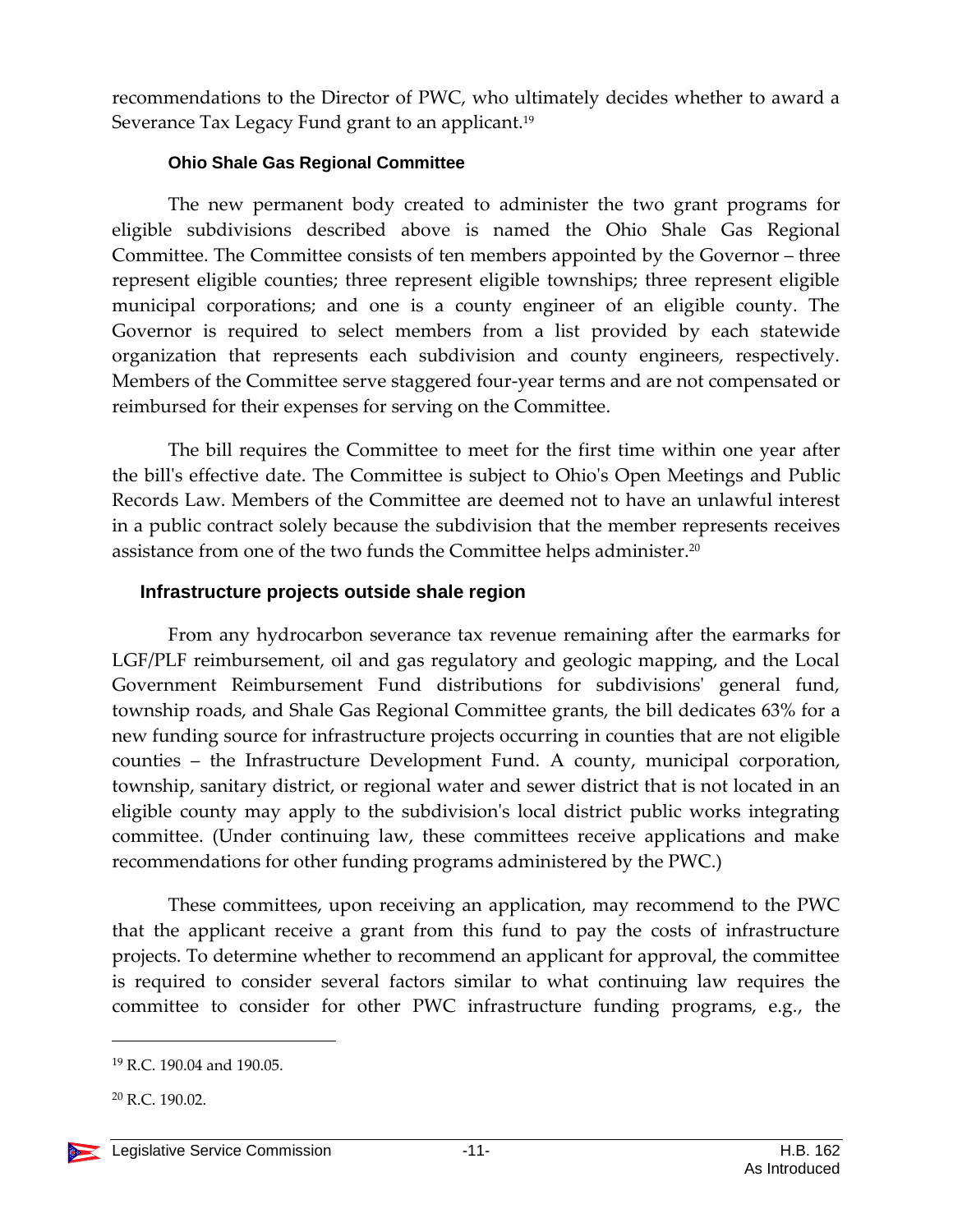subdivision's infrastructure needs, other available funding, and the adequacy of planning for the project.

The Director of PWC must approve the recommendation of a district public works integrating committee, provided the project qualifies as an infrastructure project and there is enough money in the Infrastructure Development Fund to cover the grant. The bill empowers the Director to adopt rules as necessary to administer the grant program.<sup>21</sup>

#### <span id="page-11-0"></span>**State highway funding in shale region**

Twenty per cent of any remaining hydrocarbon severance tax revenue is dedicated for use by the Department of Transportation to construct, improve, or maintain portions of state highways that are located in eligible counties. The bill empowers the Director of Transportation to use that money for those purposes at the Director's sole discretion. However, if the Director uses the money to construct additional highways, the Director must use continuing law's procedures for giving affected communities notice of and receiving those communities' input on the new highways.<sup>22</sup>

#### <span id="page-11-1"></span>**Shale region firefighting and EMT equipment program**

The bill earmarks 6% of any remaining hydrocarbon severance tax revenue to a new fund – the Shale Region Firefighting Equipment Fund – from which the State Fire Marshal may provide grants to fire departments with a service area that includes territory in an eligible county to purchase firefighting and EMT vehicles and equipment. A single fire department, or a county emergency management agency on behalf of multiple fire departments, may file a grant application with the Fire Marshal. In deciding whether or not to approve an application for such a grant, the Fire Marshal is required to consider all of the following:

(1) The regional distribution of similar firefighting and EMT vehicles and equipment;

(2) The importance of the equipment to the health and safety of firefighters and residents in the department's or departments' service area;

(3) The availability of other funding for the purchase;

<sup>&</sup>lt;sup>22</sup> R.C. 5501.37 and 5749.02(C)(7)(d)(ii).



<sup>&</sup>lt;sup>21</sup> R.C. 164.29 and 5749.02(C)(7)(d)(i).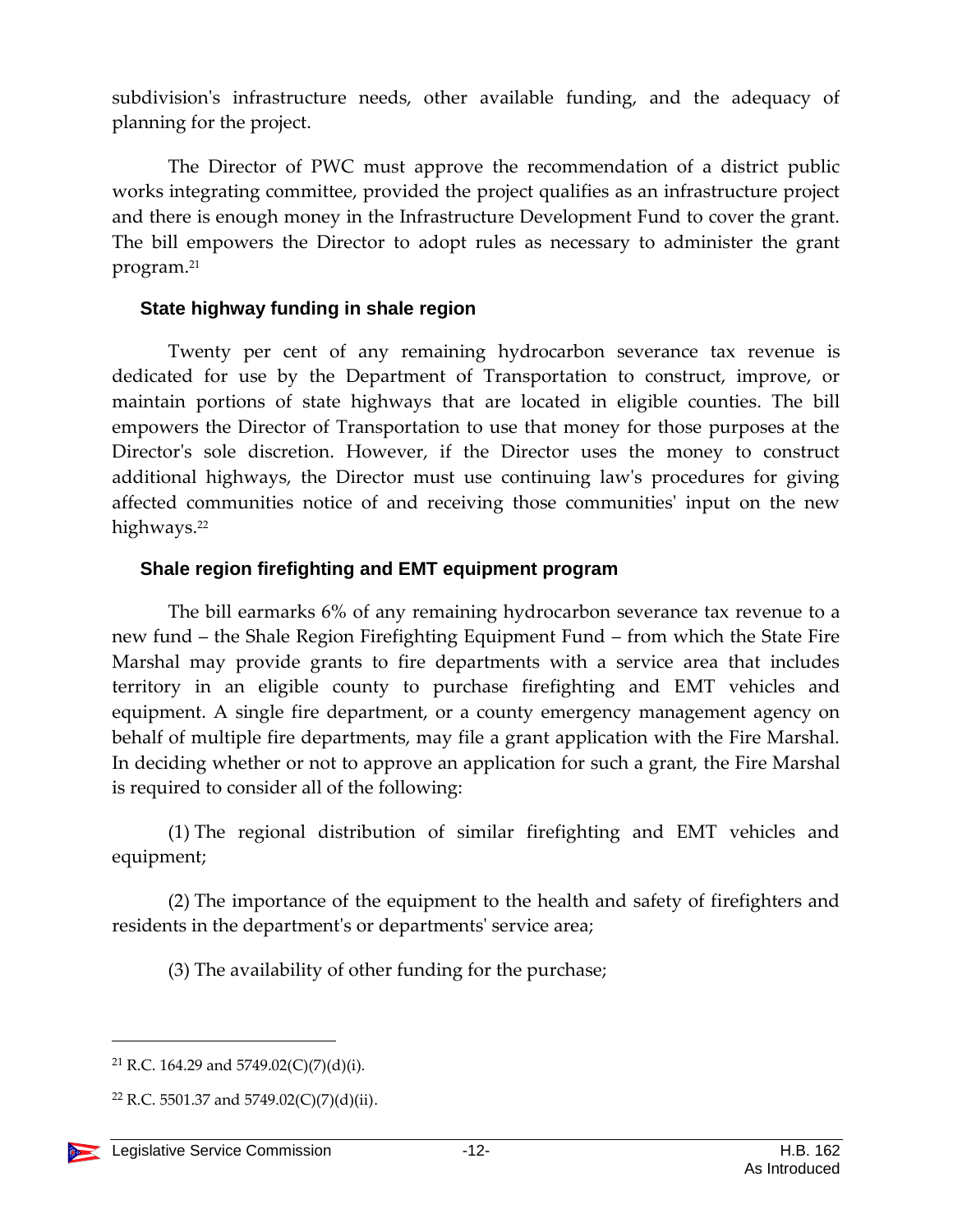(4) The extent to which the vehicles or equipment are necessary to prepare and respond to emergencies related to oil and gas wells.

The bill empowers the Fire Marshal to adopt rules as necessary to administer the grant program.<sup>23</sup>

#### <span id="page-12-0"></span>**Shale region soil and water district revenue**

The bill earmarks 1% of any remaining hydrocarbon severance tax revenue for soil and water districts of eligible counties. The revenue earmarked for this purpose is to be distributed to each district according to the corresponding eligible county's proportionate shale activity.<sup>24</sup>

# <span id="page-12-1"></span>**Gaseous Fuel Vehicle Conversion Program**

Ten per cent of any remaining hydrocarbon severance tax revenue is earmarked to fund grants provided through a new program administered by the Director of Environmental Protection called the Gaseous Fuel Vehicle Conversion Program.<sup>25</sup> The purpose of the program is to promote the conversion of public fleets to operate on cleaner fuels. Under the program, the Director may make grants to eligible public entities and nonprofit corporations for the conversion of a vehicle to operate on gaseous fuel or for the incremental cost associated with the purchase of a vehicle originally equipped by the manufacturer to operate on gaseous fuel. "Incremental cost" means the excess cost associated with the purchase of a vehicle originally equipped by the manufacturer to operate on gaseous fuel as compared to the purchase of an equivalent vehicle that operates on gasoline or diesel fuel.<sup>26</sup>

Under the bill, "gaseous fuel" means compressed natural gas, liquefied natural gas, or liquid petroleum gas. "Compressed natural gas" means a clear, odorless, and noncorrosive natural gas that is compressed to a pressure of at least 3,800 pounds per square inch but less than 4,500 per square inch. "Liquefied natural gas" means natural gas that is cooled to minus-260 Fahrenheit and is in a liquefied state. "Liquid petroleum gas" means a material with a vapor pressure not exceeding that of commercial propane

<sup>23</sup> R.C. 3737.15 and 5749.02(C)(7)(d)(iv).

<sup>24</sup> R.C. 5749.02(C)(7)(d)(v).

<sup>&</sup>lt;sup>25</sup> R.C. 3745.50(D) and 5749.02(C)(7)(d)(iii).

 $26$  R.C. 3745.50(A) and (B).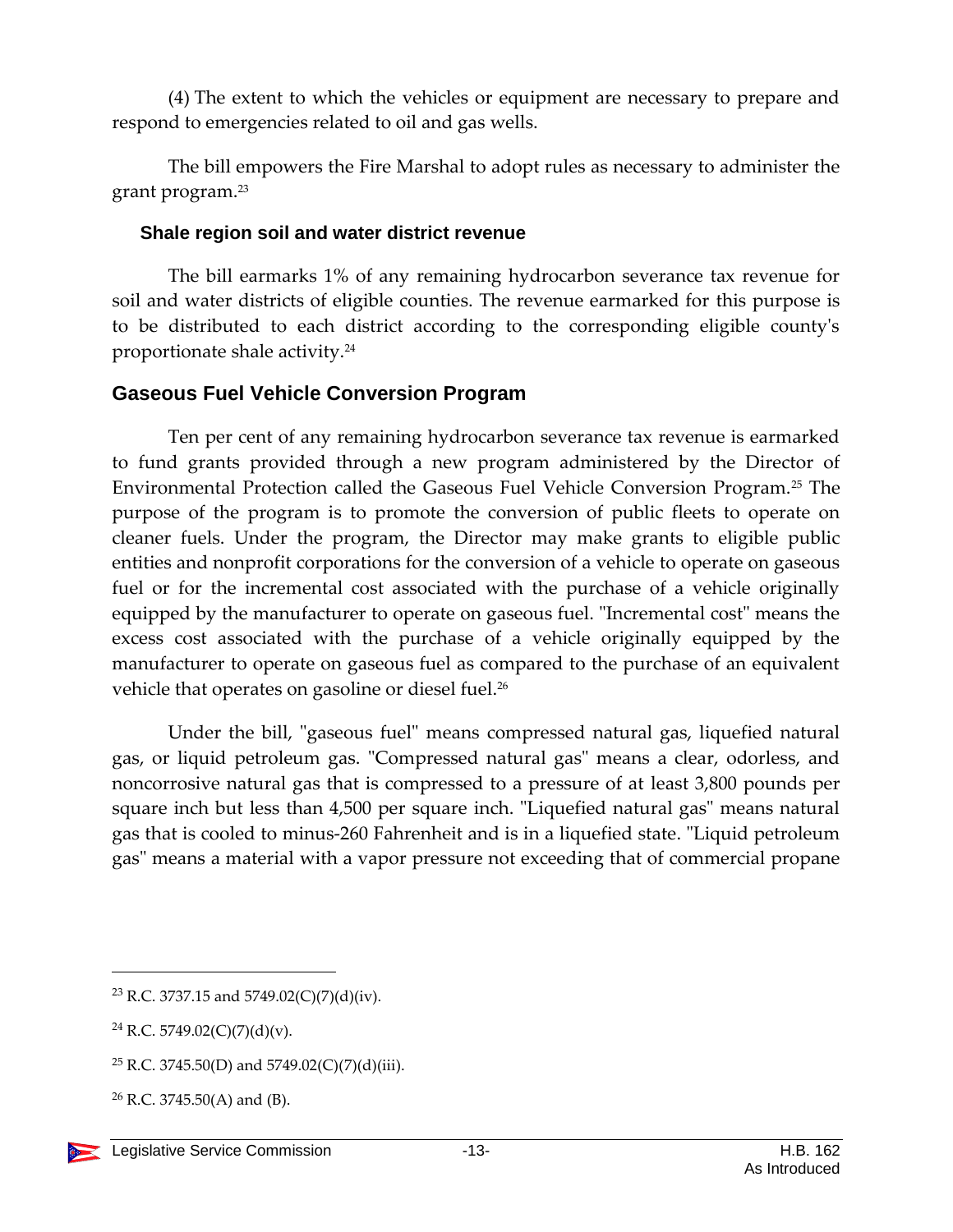which is composed predominately of the following hydrocarbons or mixtures: propane, propylene, normal butane or isobutane, and butylene.<sup>27</sup>

The Director may make grants to state agencies, political subdivisions, school districts, transit systems, or nonprofit corporations.<sup>28</sup>

#### <span id="page-13-0"></span>**Rulemaking**

The bill requires the Director to adopt rules that are necessary for the administration of the program. 29

# <span id="page-13-1"></span>**Well plugging program**

Under continuing law, DNR has a duty to plug wells that have been abandoned or for which the bond has been forfeited ("idle and orphaned wells"), restore land affected by drilling or extraction, and take corrective actions to avoid imminent health or safety risks at an idle and orphaned well or a well for which the owner cannot be contacted. DNR must dedicate 14% of the Oil and Gas Well Fund to these purposes, and the bill maintains this required earmark.<sup>30</sup>

The bill creates a new program within DNR's Division of Oil and Gas Resources Management called the Well Plugging Program. The purpose of the program is to develop and maintain an inventory of all known and suspected idle and orphaned wells and prioritize the plugging of those wells based on each well's risk to public health and safety. The Chief of the Division of Oil and Gas Resources Management must provide staff assistance to the program and prepare a report for the General Assembly detailing the resources needed to develop a statewide inventory of idle and orphaned wells.<sup>31</sup>

Additionally, the bill requires the Chief to annually report the Division's well plugging activities to the General Assembly.<sup>32</sup>

<sup>27</sup> R.C. 3745.50(A).

<sup>&</sup>lt;sup>28</sup> R.C. R.C. 1702.01, not in the bill, and 3745.50(A) and (B).

 $^{29}$  R.C. 3745.50(C).

<sup>30</sup> R.C. 1509.02 and 1509.071.

<sup>31</sup> R.C. 1509.075(A) and (B); Section 3.

 $32$  R.C. 1509.071(J).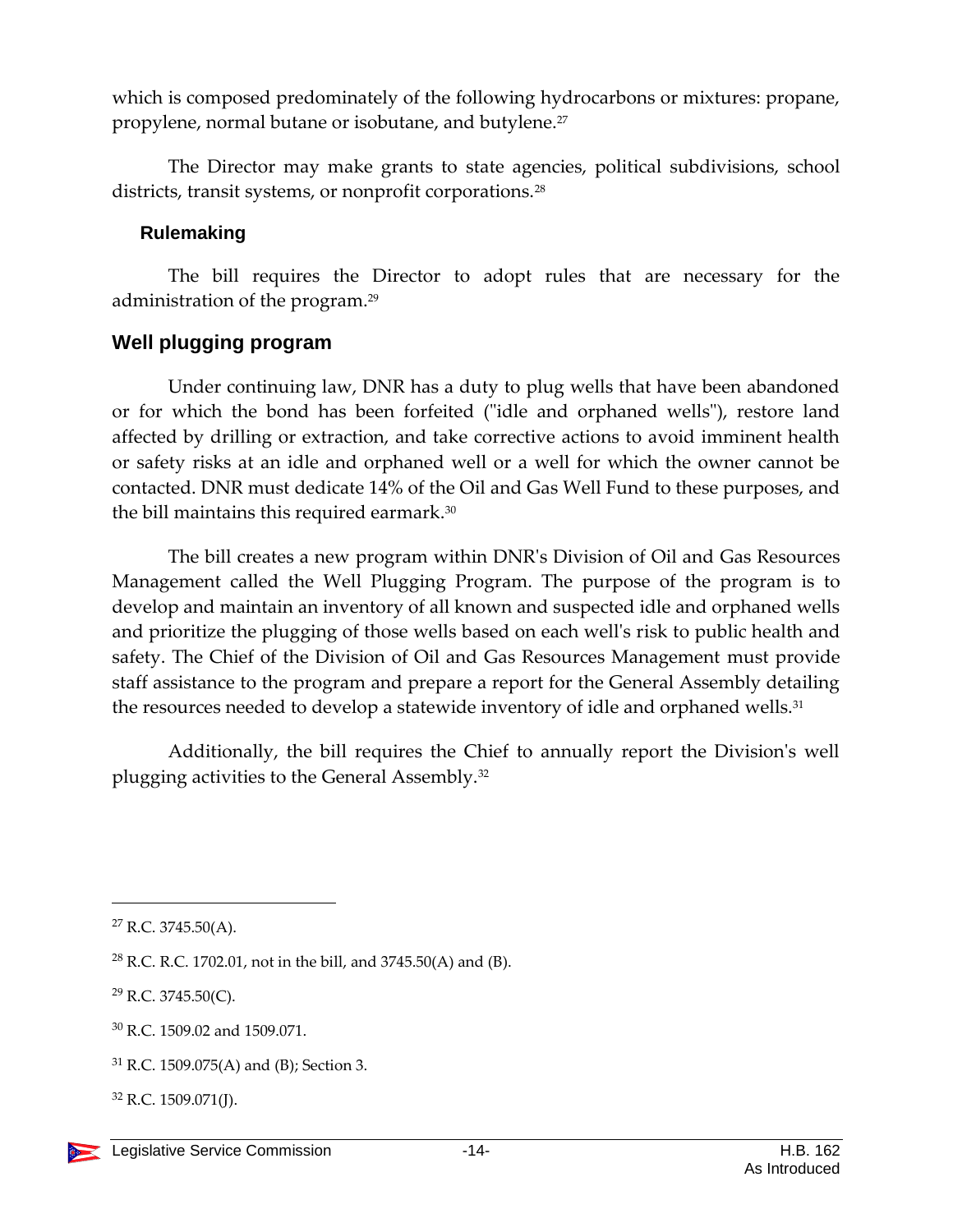#### <span id="page-14-0"></span>**Investigation of suspected idle and orphaned wells**

The bill prescribes circumstances under which the Chief of DNR's Division of Oil and Gas Resources Management must investigate a well to determine whether it is an idle or orphaned well. Under continuing law, the owner of a nonhorizontal well is required to submit annual reports to the Chief detailing the total amount of oil, gas, and brine produced from that well. The owner of a horizontal well must submit such reports four times per year ("production reports").

The bill requires the Chief to investigate a well to determine if it is idle or orphaned if, for nonhorizontal wells, the owner has not filed a production report for two consecutive years or, for horizontal wells, for eight consecutive calendar quarters. No investigation is required if the Chief has placed the well on temporarily inactive status.<sup>33</sup>

# <span id="page-14-1"></span>**Return due date**

The bill extends the due date for severance tax returns from 45 days after the end of each quarter or other return period to 60 days after the end of each period.<sup>34</sup> Because of the extended due date for filing returns, the bill also extends the date by which the Tax Commissioner is required to certify to the Director of OBM the total amount in the fund that holds all severance tax revenue – the Severance Tax Receipts Fund – after accounting for amounts set aside for severance tax refunds. The bill requires the Commissioner to make this certification by the first day of the second month following the end of each calendar quarter rather than the fifteenth day of the month following the end of that quarter.<sup>35</sup>

### <span id="page-14-2"></span>**Income tax credit for severance tax paid by landowner**

The bill authorizes an individual landowner subject to personal income tax that holds a royalty interest in any oil or gas well (horizontal or otherwise) to claim a nonrefundable credit against the taxpayer's personal income tax. The amount of the credit equals the percentage of oil and gas severance tax paid by the well's severer in a taxable year, up to 12.5%, that the landowner is responsible for – either by paying the tax or by having the landowner's royalty payments reduced. The credit is available for taxable years beginning on or after January 1, 2015.

<sup>33</sup> R.C. 1509.11(D).

<sup>34</sup> R.C. 5749.06(B)(1).

 $35$  R.C. 5749.06(H)(3).